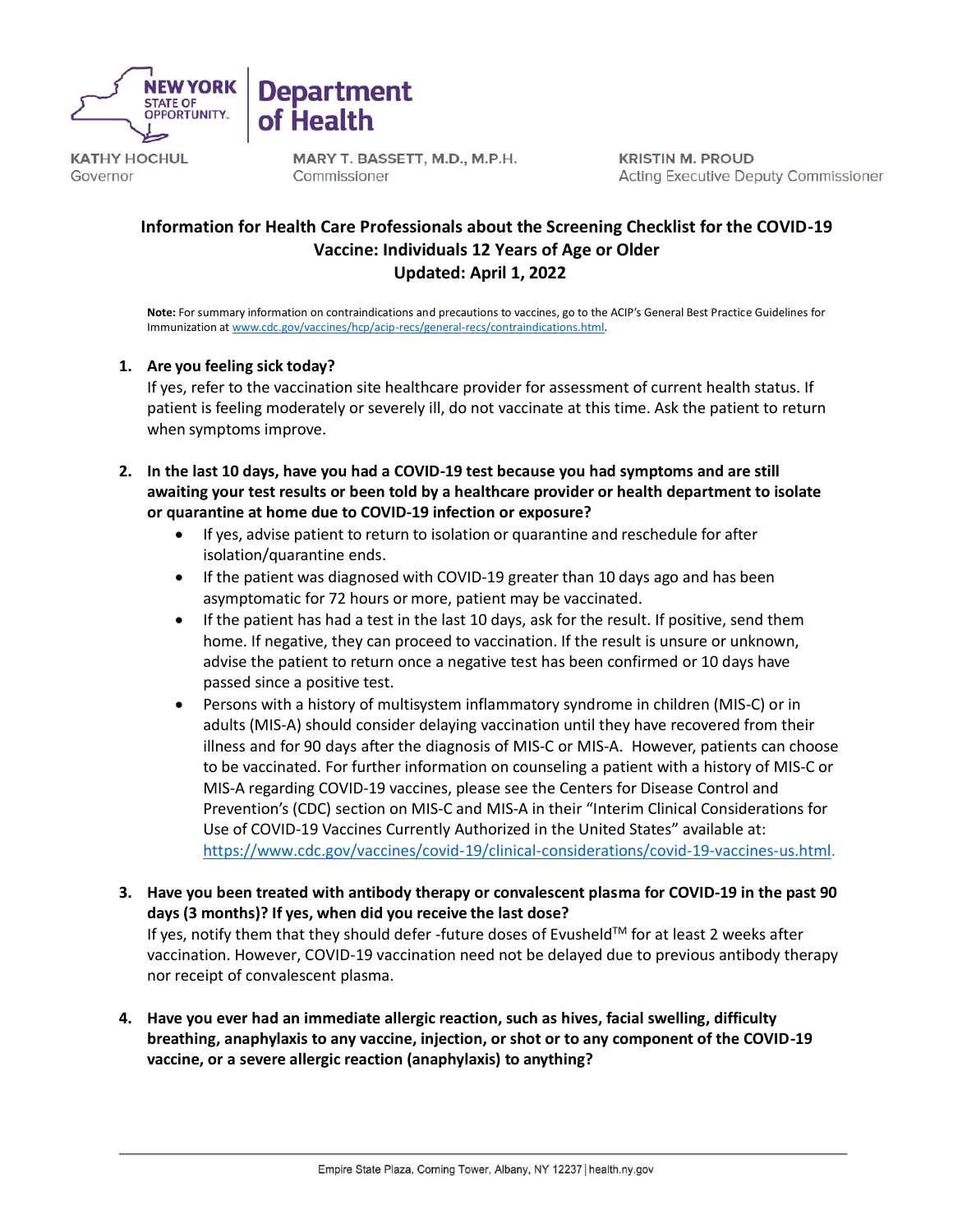If yes, then refer to the vaccination site healthcare provider for assessment of allergic reaction. Review the ingredient lists at: [https://www.cdc.gov/vaccines/covid-19/clinical](https://www.cdc.gov/vaccines/covid-19/clinical-considerations/covid-19-vaccines-us.html)[considerations/covid-19-vaccines-us.html.](https://www.cdc.gov/vaccines/covid-19/clinical-considerations/covid-19-vaccines-us.html)

Contraindications to COVID-19 vaccine:

- Severe allergic reaction (e.g., anaphylaxis) after a previous dose or to a component of the COVID-19 vaccine.
- Known diagnosed allergy to a component of the COVID-19 vaccine
- People with a contraindication to one of the mRNA COVID-19 vaccines should not receive doses of either of the mRNA COVID-19 vaccines (Pfizer or Moderna).

Precautions to COVID-19 vaccine: (Refer to your organization's protocol to see whether individuals with a precaution to vaccination warrant further evaluation.)

- Immediate (onset within 4 hours after vaccination), but non-severe, allergic reaction after a previous dose of COVID-19 vaccine
- Immediate allergic reaction to any other vaccine or injectable therapy (i.e., intramuscular, intravenous, or subcutaneous vaccines or therapies excluding subcutaneous immunotherapy for allergies).
- Individuals with a contraindication to one type of COVID-19 vaccine (e.g., mRNA) have a precaution to the other (e.g., Janssen viral vector).
	- o Consultation with an allergist-immunologist should be considered to help determine if the patient can safely receive vaccination, and vaccination of these individuals should only be undertaken in an appropriate clinical setting under the supervision of a healthcare provider experienced in the management of severe allergic reactions.
	- o Note: These individuals should not be administered COVID-19 vaccine at Stateoperated vaccination sites.
- For mRNA COVID-19 vaccines, for history of myocarditis or pericarditis after a dose of an mRNA COVID-19 vaccine, a subsequent dose of COVID-19 vaccine should generally be avoided. See question 9 for further information regarding this precaution.

For patients who are determined eligible for COVID-19 vaccination after assessment of allergy history, a 30-minute post-vaccination observation period is needed for the following:

- Patients with a history of an immediate allergic reaction of any severity to any other vaccine or injectable therapy
- Patients with a contraindication to a different type of COVID-19 vaccine (e.g., mRNA vs. Janssen viral vector)
- Patients with a history of anaphylaxis due to any cause

# **5. Are you pregnant or considering becoming pregnant?**

If yes, ask the patient if they would like to have a discussion with a healthcare provider at site for counseling on the risks and benefits of COVID-19 vaccine during pregnancy. Patient may be vaccinated if they choose and does not need to go to medical evaluation if they choose.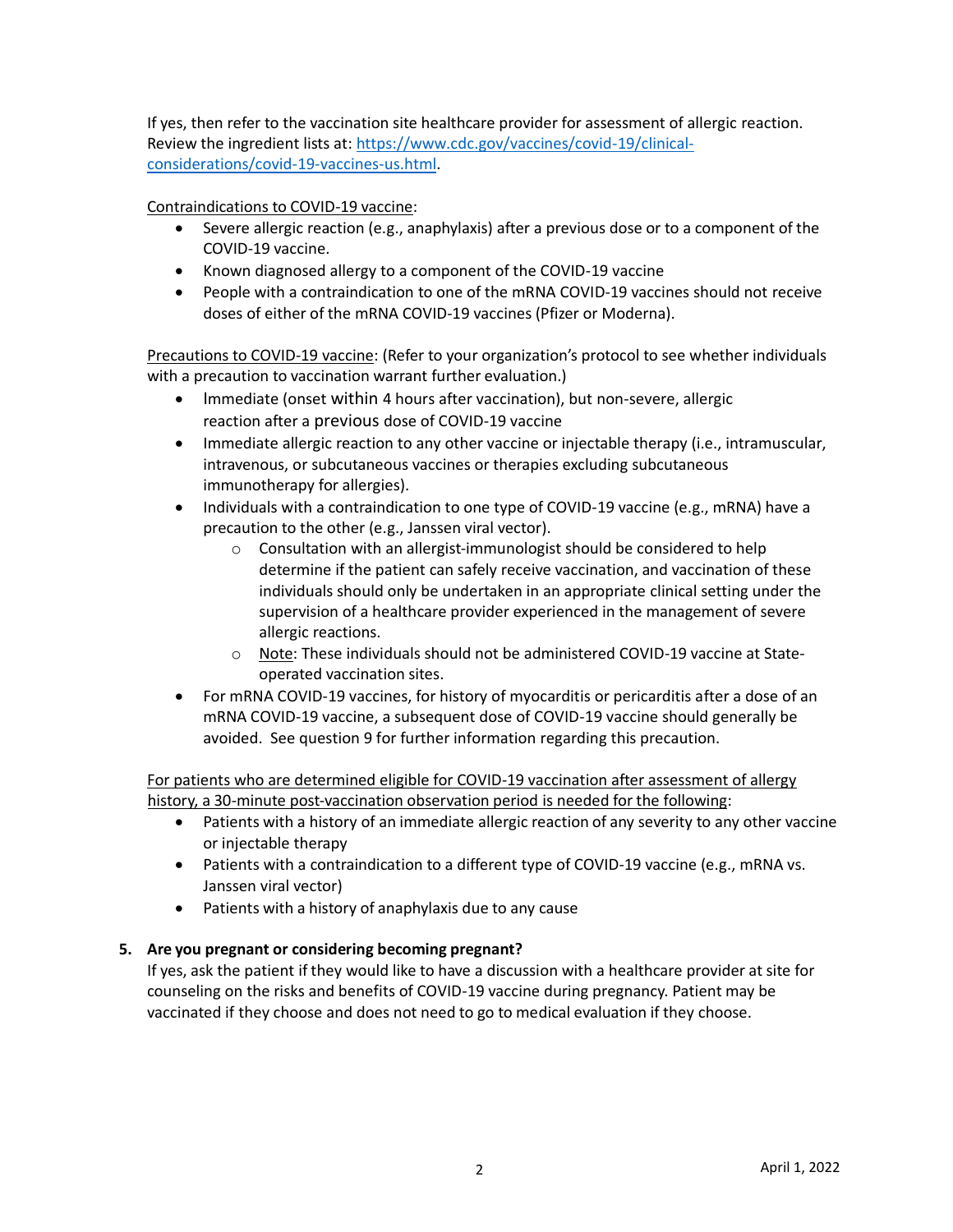# **6. Do you have cancer, leukemia, HIV/AIDS, or any other condition that weakens the immune system?**

If yes, ask the patient if they would like to have a discussion with the vaccination site healthcare provider about what is known and not yet known about COVID-19 vaccine for immunocompromised people. You can tell the patient that they may have a less strong immune response to the vaccine but may still get vaccinated. Patient may be vaccinated if they choose and does not need to go to medical evaluation if they choose not to.

- **7. Do you take any medications that affect your immune system, such as cortisone, prednisone or other steroids, anticancer drugs, or have you had any radiation treatments?** If yes, ask the patient if they would like to have a discussion with the vaccination site healthcare provider about what is known and not yet known about COVID-19 vaccine for immunosuppressed people. You can tell the patient that they may have a less strong immune response to the vaccine but may still get vaccinated. Patient may be vaccinated if they choose and does not need to go to medical evaluation if they choose not to.
- **8. Do you have a bleeding disorder, a history of blood clots or are you taking a blood thinner?** If yes, refer to healthcare provider to assess the patient's bleeding risk and thrombosis history. Persons with a history of Thrombosis with Thrombocytopenia Syndrome (TTS) following receipt of Janssen COVID-19 vaccine or of any other immune-mediated thrombosis and thrombocytopenia, such as Heparin-Induced Thrombocytopenia (HIT) within the past 90 days should be offered an mRNA COVID-19 vaccine (i.e., Pfizer or Moderna vaccine) instead of Janssen (Johnson & Johnson) vaccine. If a person with a bleeding disorder or taking a blood thinner is cleared for vaccination, then administer vaccine using a 23-gauge or smaller caliber needle and apply firm pressure on the site of vaccination, without rubbing, for at least 2 minutes after vaccination.

# **9. Do you have a history of myocarditis (inflammation of the heart muscle) or pericarditis (inflammation of the lining around the heart)?**

If yes:

- Evaluate if this history was in relation to a dose of mRNA vaccine. If it was not, then the patient can receive any U.S. Food and Drug Administration (FDA) authorized COVID-19 vaccine after complete resolution of a myocarditis or pericarditis episode.
- Until additional safety data are available, experts advise that people who develop myocarditis or pericarditis after a dose of an mRNA COVID-19 vaccine generally **should not** receive a subsequent dose of any COVID-19 vaccine. If after a risk assessment, the decision is made to receive a subsequent COVID-19 vaccine dose, the person should wait until at least after their episode of myocarditis or pericarditis has resolved (i.e., resolution of symptoms, no evidence of ongoing heart inflammation or sequelae as determined by patient's clinical team). For men ages 18 years and older who choose to receive a subsequent COVID-19 vaccine following recovery from post-vaccine myocarditis, some experts advise the use of Janssen COVID-19 Vaccine be considered instead of mRNA COVID-19 vaccines. These people should be made aware of the risks of TTS after receipt of Janssen (Johnson & Johnson) COVID-19 vaccine. Decisions to proceed with vaccination should include conversations with the patient, parent/legal representative, and the clinical team, including a cardiologist. Considerations for vaccination may include:
	- $\circ$  The myocarditis or pericarditis was considered unrelated to mRNA COVID-19 vaccination (e.g., due to SARS-CoV-2 or other viruses), especially if the myocarditis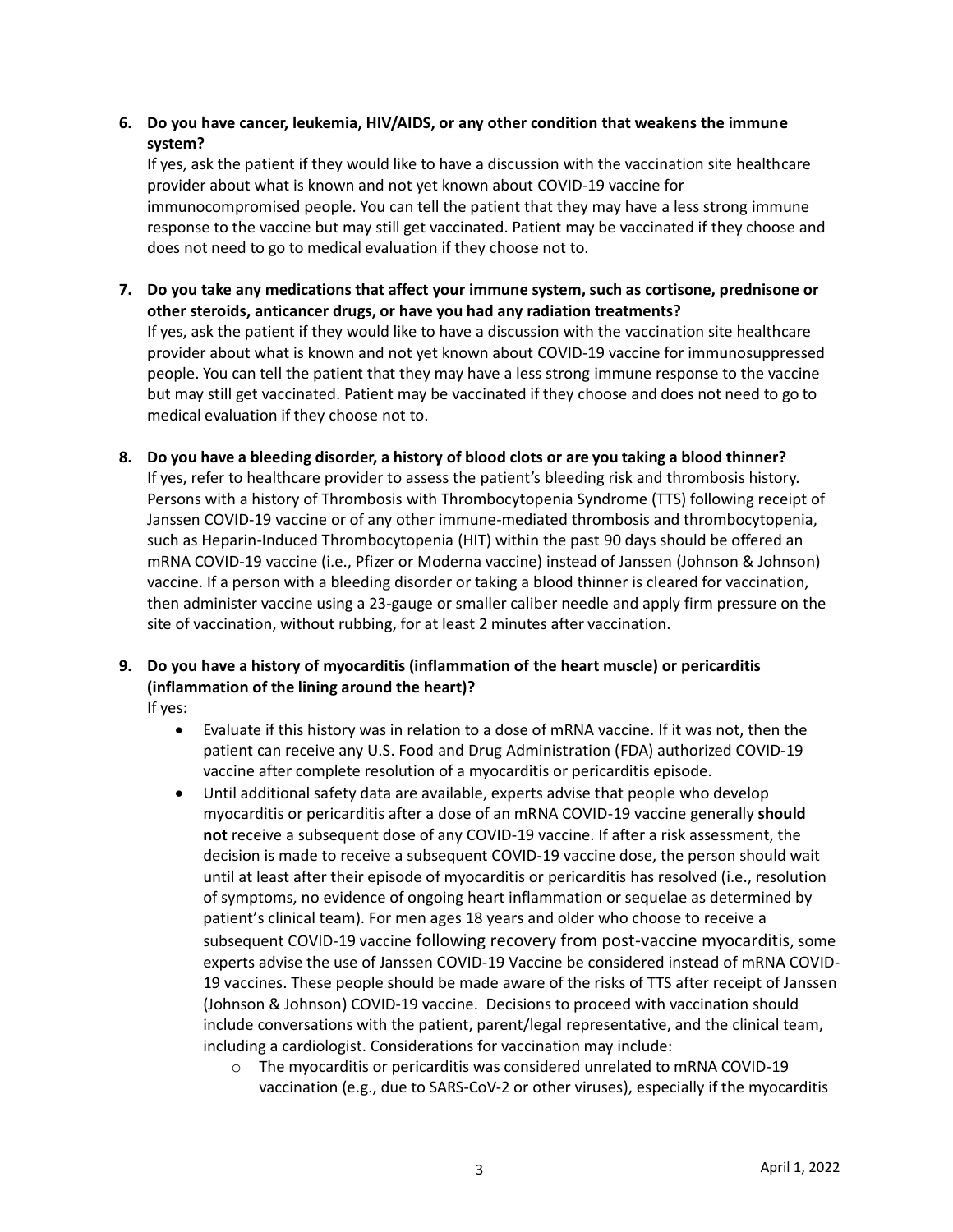or pericarditis diagnosis occurred more than 3 weeks after the most recent COVID-19 vaccine.

- o Personal risk of severe acute COVID-19 disease (e.g., age, underlying conditions).
- o Level of COVID-19 community transmission and personal risk of infection.
- o Timing of immunomodulatory therapeutics; ACIP's [general best practice guidelines](https://www.cdc.gov/vaccines/hcp/acip-recs/general-recs/index.html)  [for immunization](https://www.cdc.gov/vaccines/hcp/acip-recs/general-recs/index.html) can be consulted for more information.
- For the full CDC interim clinical considerations regarding a history of myocarditisand/or pericarditis, please see the CDC's [COVID-19 Vaccines Currently Authorized in the United](https://www.cdc.gov/coronavirus/2019-ncov/vaccines/different-vaccines.html)  [States](https://www.cdc.gov/coronavirus/2019-ncov/vaccines/different-vaccines.html) and [Clinical Considerations: Myocarditis and Pericarditis after Receipt of mRNA](https://www.cdc.gov/vaccines/covid-19/clinical-considerations/myocarditis.html)  COVID-19 Vaccines Among [Adolescents and](https://www.cdc.gov/vaccines/covid-19/clinical-considerations/myocarditis.html) Young Adults.

Individuals recommended to receive a booster should speak with their healthcare provider about which vaccine is best for their booster dose. If they choose a different vaccine booster, according to FDA and CDC guidelines, they can select from any FDA-approved or authorized COVID-10 vaccine for which they are eligible. Please see CDC's [Interim Clinical Considerations for Use of COVID-19](https://www.cdc.gov/vaccines/covid-19/clinical-considerations/covid-19-vaccines-us.html)  [Vaccines](https://www.cdc.gov/vaccines/covid-19/clinical-considerations/covid-19-vaccines-us.html) for more information on booster dosing and considerations for clinicians regarding the different vaccine products.

#### **10. Have you had Guillain-Barre Syndrome after receipt of the Janssen vaccine?**

If yes, this is a precaution to further doses of Janssen COVID-19 vaccine. Subsequent doses of mRNA COVID-19 vaccine may be administered.

**11. Do you have a history of MIS-C or MIS-A (multisystem inflammatory syndrome in children or in adults)?** 

If yes, and they have not yet received vaccine, they should defer COVID-19 vaccines until clinical recovery from MIS-C or MIS-A, including return to normal cardiac function, plus at least 90 days since their MIS-C or MIS-A diagnosis.

For people who had MIS-C or MIS-A fewer than 90 days after the date of their most recent COVID-19 vaccine dose, further COVID-19 vaccine doses should be deferred until additional data are available.

# **12. Are you 12 years old or older, and have you received 2 doses of the Pfizer vaccine, the second dose being at least 5 months ago?**

If yes, verify if this is a second dose or third dose. If this is a second dose of mRNA COVID-19 vaccine, be sure it is from the same manufacturer as the previous dose and that the second dose is being administered within the correct timeframe (21 days from first dose for Pfizer). If the patient does not recall previous COVID-19 vaccine received, check medical records, NYSIIS, CIR, or CDC vaccination cards to help determine the initial product received. The second dose of an mRNA COVID-19 vaccine should be administered as close to the recommended interval as possible.

If this is a third dose, verify if this is a booster dose of the Pfizer COVID-19 vaccine, or an additional third dose for a person who is moderately to severely immunocompromised. If this is a booster dose, verify that the person received Pfizer COVID-19 vaccine for their primary series, that it has been at least 5 months since the second dose. Individuals recommended to receive a booster should speak with their healthcare provider about which vaccine is best for their booster dose. If they choose a different vaccine booster, according to FDA and CDC guidelines, they can select from any FDA-approved or authorized COVID-10 vaccine for which they are eligible. Please see CDC's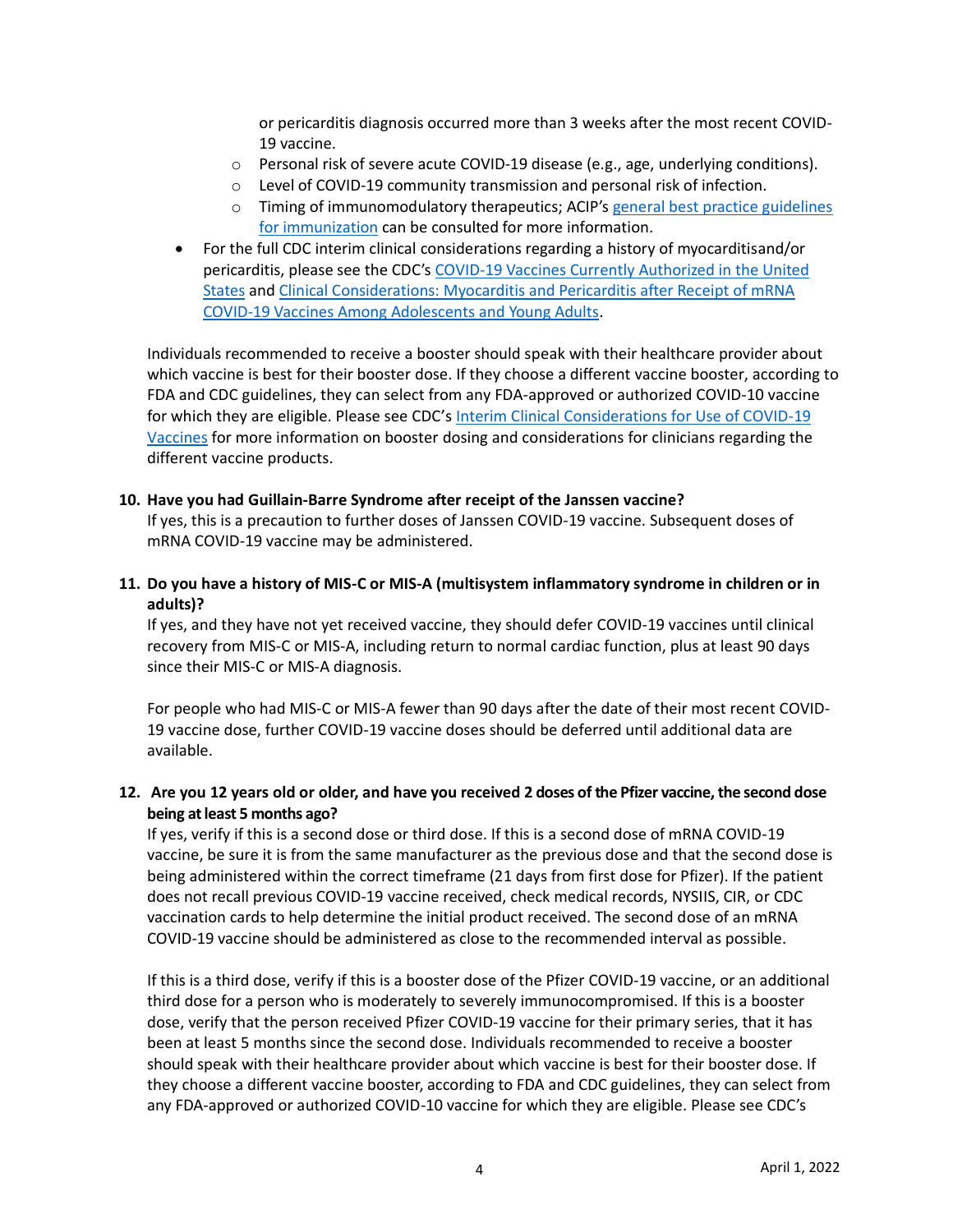[Interim Clinical Considerations for Use of COVID-19 Vaccines](https://www.cdc.gov/vaccines/covid-19/clinical-considerations/covid-19-vaccines-us.html) for more information on booster dosing and considerations for clinicians regarding the different vaccine products.

If this dose is an additional third dose of the Pfizer COVID-19 vaccine for a person who is moderately to severely immunocompromised, there is a separate screening and consent form and a separate instruction document available for providers and these patients. These forms are available at [https://coronavirus.health.ny.gov/covid-19-vaccine-information-providers.](https://coronavirus.health.ny.gov/covid-19-vaccine-information-providers)

If this is a fourth dose of the Pfizer COVID-19 vaccine for a person who is moderately to severely immunocompromised, be sure this fourth dose is at least 3 months after the third dose was received.

13. **Have you received 2 doses of the Moderna vaccine, the second dose being at least 5 months ago?** If yes, verify the person is at least 18 years old and if this is a second dose or third dose. If this is a second dose of mRNA COVID-19 vaccine, be sure it is from the same manufacturer as the previous dose and that the second dose is being administered within the correct timeframe (28 days from first dose for Moderna). If patient does not recall previous COVID-19 vaccine received, check medical records, NYSIIS, CIR, or CDC vaccination cards to help determine the initial product received. The second dose of an mRNA COVID-19 vaccine should be administered as close to the recommended interval as possible.

If this is a third dose, verify if this is a booster dose of the Moderna COVID-19 vaccine or an additional third dose for a person who is moderately to severely immunocompromised. If this is a booster dose, verify that the person received Moderna COVID-19 vaccine for their primary series, that it has been at least 5 months since the second dose. Individuals recommended to receive a booster should speak with their healthcare provider about which vaccine is best for their booster dose. If they choose a different vaccine booster, according to FDA and CDC guidelines, they can select from any FDA-approved or authorized COVID-10 vaccine for which they are eligible. Please see CDC's [Interim Clinical Considerations for Use of COVID-19 Vaccines](https://coronavirus.health.ny.gov/covid-19-vaccine-information-providers) for more information on booster dosing and considerations for clinicians regarding the different vaccine products.

If this dose is an additional third dose of the Moderna COVID-19 vaccine for a person who is moderately to severely immunocompromised, there is a separate screening and consent form and a separate instruction document available for providers and these patients. These forms are available at [https://coronavirus.health.ny.gov/covid-19-vaccine-information-providers.](https://coronavirus.health.ny.gov/covid-19-vaccine-information-providers)

If this is a fourth dose of the Moderna COVID-19 vaccine for a person who is moderately to severely immunocompromised, be sure this fourth dose is at least 3 months after the third dose was received.

### **14. Have you received a previous dose of the Janssen vaccine, at least 2 months ago?**

*(Individuals aged 18 years old or older who received a single dose Janssen primary series SHOULD receive a single COVID-19 booster dose (Pfizer-BioNTech, Moderna or Janssen) at least 2 months (8 weeks) after completing their Janssen primary series.)* 

If yes, verify if this is a booster dose. If this is a booster dose of Janssen COVID-19 vaccine, be sure that the dose is being administered at least 2 months from the first Janssen vaccine dose. If patient does not recall previous COVID-19 vaccine received, check medical records, NYSIIS, CIR, or CDC vaccination cards to help determine the initial product received.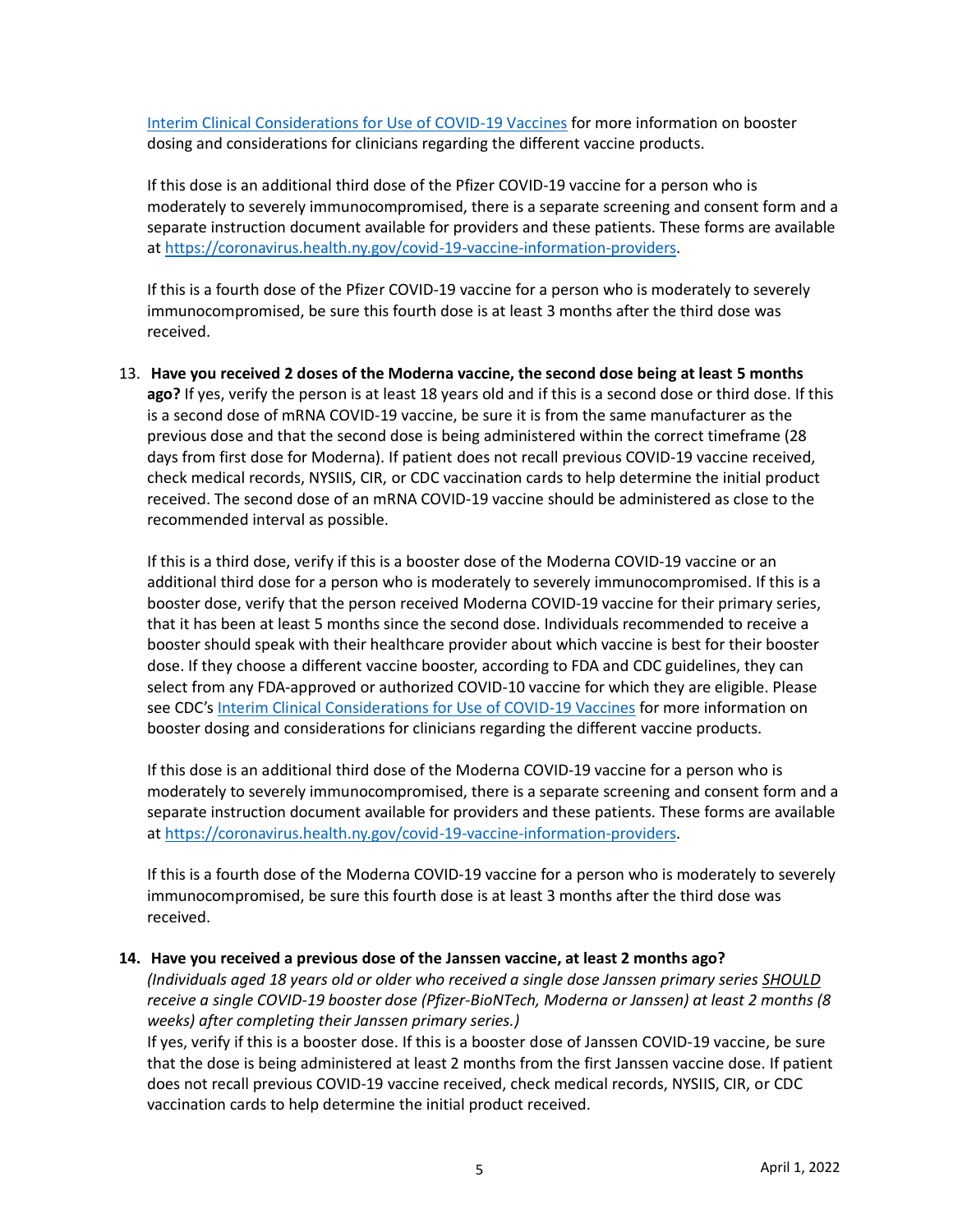Individuals recommended to receive a booster should speak with their healthcare provider about which vaccine is best for their booster dose. If they choose a different vaccine booster, according to FDA and CDC guidelines, they can select from any FDA-approved or authorized COVID-10 vaccine for which they are eligible. Please see CDC's [Interim Clinical Considerations for Use of COVID-19](https://coronavirus.health.ny.gov/covid-19-vaccine-information-providers)  [Vaccines](https://coronavirus.health.ny.gov/covid-19-vaccine-information-providers) for more information on booster dosing and considerations for clinicians regarding the different vaccine products.

If this dose is an additional third dose for a person who is moderately to severely immunocompromised, there is a separate screening and consent form and a separate instruction document available for providers and these patients. These forms are available at https://coronavirus.health.ny.gov/covid-19-vaccine-information-providers.

# **15. If you had a previous dose of Janssen, did you develop thrombosis with thrombocytopenia syndrome (TTS)?**

If yes, do not administer a Janssen booster dose. TTS is a rare condition diagnosed by a health care provider in which people have blood clots and low platelet counts. Persons with a history of TTS following the Janssen vaccine should be offered an mRNA COVID-19 booster dose instead of an additional Janssen vaccine.

**Are you 50 years old or older, and have you received 3 doses of the Pfizer or Moderna vaccine, the third dose being at least 4 months ago?** If yes, confirm that this is a 4th dose (second booster dose) and the 3rd dose was given at least 4 months ago. Only mRNA COVID-19 vaccines (Pfizer and Moderna) are authorized by the FDA for the second booster dose. Please see CDC's [Interim Clinical](https://coronavirus.health.ny.gov/covid-19-vaccine-information-providers)  [Considerations for Use of COVID-19 Vaccines](https://coronavirus.health.ny.gov/covid-19-vaccine-information-providers) for more information on booster dosing and considerations for clinicians regarding the different vaccine products.

**17. Have you received 2 doses of the Janssen (Johnson & Johnson) vaccine, or 1 dose of the Janssen vaccine and 1 dose of mRNA vaccine, the second dose being at least 4 months ago?** If yes, confirm that this is a 3rd dose (second booster dose) and the 2nd dose was given at least 4 months ago. If the person received 1 dose of Janssen vaccine and 1 dose of an mRNA (Pfizer or Moderna), confirm that the person is 50 years or older. If the person received 2 doses of Janssen vaccine, they are eligible for the 3rd dose (second booster dose) at any age (Janssen approved for those 18 years and older). Only mRNA COVID-19 vaccines (Pfizer and Moderna) are authorized by the FDA for the second booster dose. Please see CDC'[s Interim Clinical Considerations for Use of](https://coronavirus.health.ny.gov/covid-19-vaccine-information-providers)  [COVID-19 Vaccines](https://coronavirus.health.ny.gov/covid-19-vaccine-information-providers) for more information on booster dosing and considerations for clinicians regarding the different vaccine products.

## **18. Have you received a previous dose of a non-FDA authorized or approved COVID-19 vaccine) 1 (AstraZeneca – VAXZEVRIA, Sinovac – CORONAVAC, Serum Institute of India – COVISHIELD, Sinopharm/BIBP, COVAXIN, Novavax – Covovax or Nuvaxovid)?**

- If yes, identify if the patient has received a complete or partial series of WHO Emergency Use Listing (EUL) vaccine.
	- $\circ$  If the patient received a complete series (e.g., 2 doses) of a WHO-EUL COVID-19 vaccine, CDC considers them to be fully vaccinated and no additional doses are needed. If this patient is seeking a booster dose, CDC's EUI has authorized a booster dose of the Pfizer-BioNTech vaccine for individuals who are at least 12 years old or older, or Moderna vaccine for those 18 years and older and whose